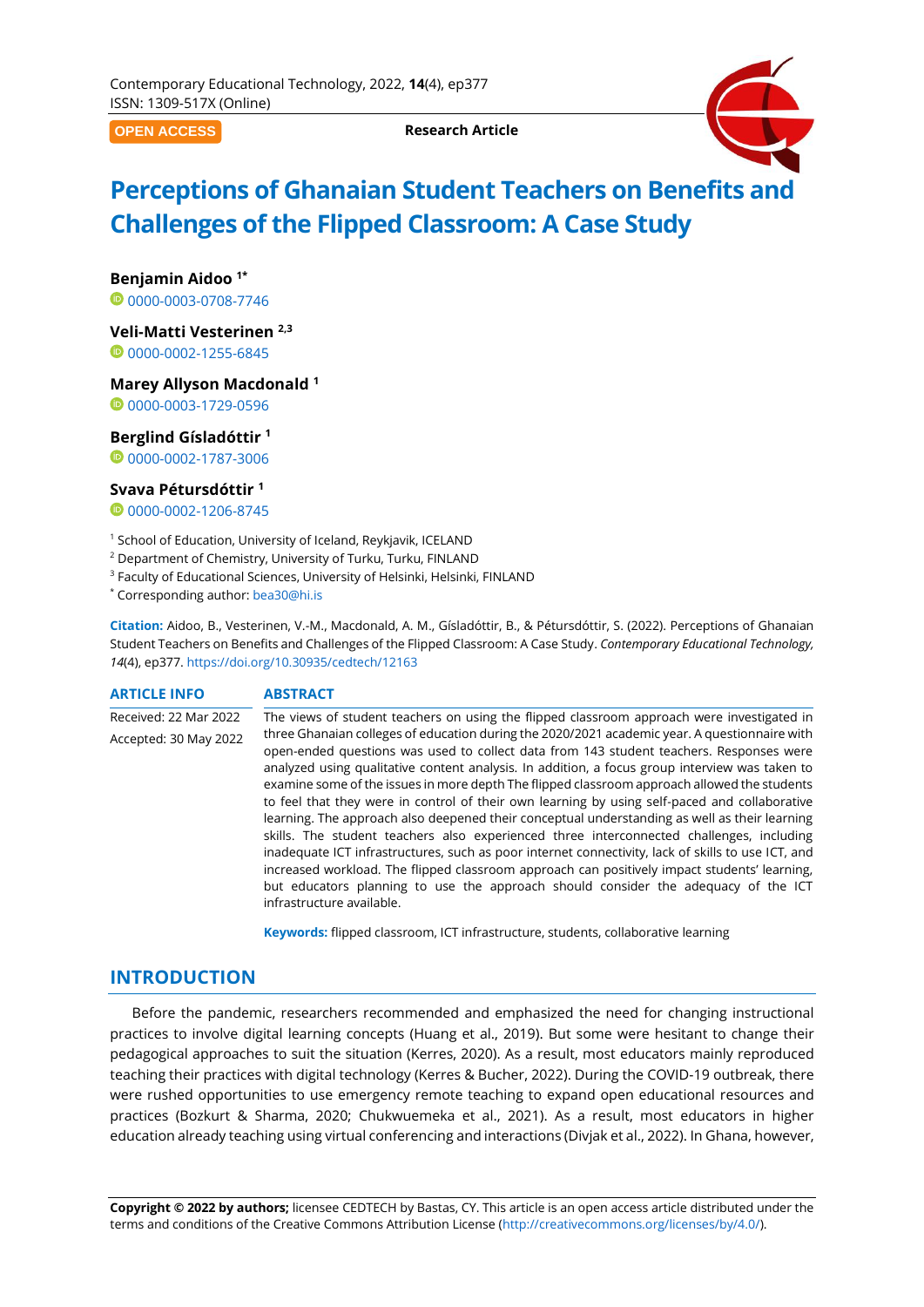educators found this shift to engage more students in remote teaching a challenge since only few had knowledge, experience and support for online teaching (Gyampoh et al., 2020).

Research studies on the other hand reported less ICT infrastructure and reliable internet (Adarkwah, 2021) and low ICT competence (Aidoo et al., 2022) made online learning challenging for educators. Students, on the other hand, struggled with limited ICT resources, e.g., reliable internet (Agormedah et al., 2020; Ogbonnaya et al., 2020) and lack of digital devices and skills to use them (Koi-Akrofi et al., 2020; Owusu-Fordjour et al., 2020). These challenges revealed the readiness and adoption of students and educators for digital education (Divjak et al., 2022). Educators shared videos, lectures, and other learning materials online without effective teaching and learning procedures (Crawford et al., 2020).

In Ghanaian chemistry teacher education curriculum, units such as organic chemistry are compulsory units taken as part of the bachelor of education program to adequately prepare student teachers. This unit is considered one of the challenging units for students especially with the IUPAC system and the complexities of naming and drawing structures of organic compounds (Oppong et al., 2022). Other difficulties with the COVID-19 disruptions and online learning adoption, educators were overburdened with less teaching time, cuts in teacher-student contact time, changes in teaching methods, student engagement, and assessment. Therefore, using teacher-centered approaches or online learning to makes complex topics more challenging for students to understand (Danker, 2015; Farmer, 2018).

As Greener (2020) argued, taking online courses will not guarantee students can learn the content effectively for academic success. To deal with these learning challenges, chemistry educators sought out best practices. One model that can support student learning is the flipped classroom approach (Bergmann & Sams, 2012). According to Bruggeman et al. (2021), the provision of pre-recorded lectures, extra learning materials, assessment tasks, and active platforms for constant engagement and discussions enhances students learning. The flipped classroom approach is based on blended learning, where students receive instruction and complete tasks through traditional face-to-face and online learning via technology (Tomas et al., 2019). Flipped classroom approach involves students using instructional materials, e.g., videos before class, and applying the experience during in class (Bergmann *&* Sams, 2012; Bishop *&* Verleger, 2013).

Some researchers have emphasized that flipped classroom involve student-centered learning activities that allow students to take an active role in the learning process (Cevikbas & Argun, 2017). In the flipped classroom learning environment, videos are a flexible instructional tool that allow students to learn the material anytime, anywhere, at their own pace (FLN, 2014). Educators select content and create a flexible, enabling learning environment for students (FLN, 2014). Since students come to class prepared with content knowledge, class time is intended for collaborative learning activities. This means students come to class with prior knowledge and familiarity with course content and prepare for active learning such as discussions or problem-solving activities.

Students accessing instructional materials allows them to take responsibility and play an active role in controlling their learning (Merisi et al., 2022). This helps students become more involved in generating ideas and constructing knowledge instead of waiting to receive information from educators. In such cases, students are more engaged in knowledge construction learning activities which enhances a deeper understanding of the learning material (Kaya & Yildirim, 2022).

Researchers have indicated that to maximize learning students must complete pre-class activities and participate in in-class activities (Lee & Choi, 2019). Students watch video lectures and take short quizzes to prepare for active learning and discussion activities. Pre-class instruction reduces students' learning difficulties and help increase their understanding of tasks (Nowels & Hewit, 2018). However, students hesitant to watch videos or read materials results in inadequate preparation for flipped learning (He et al., 2016). According to Koh (2019), students perceived classroom presents extra workload as more time is spent on preclass activities and in-class activities.

In flipped learning, there are changes in educators and students' roles, how to keep 'true' to the curriculum, and how instructional demands change. Further, discussions with some educators and policymakers encouraged the researchers to continue the trial of flipped classroom model to go ahead in colleges of education, despite the pandemic. As a result, our purpose was to implement a flipped classroom model to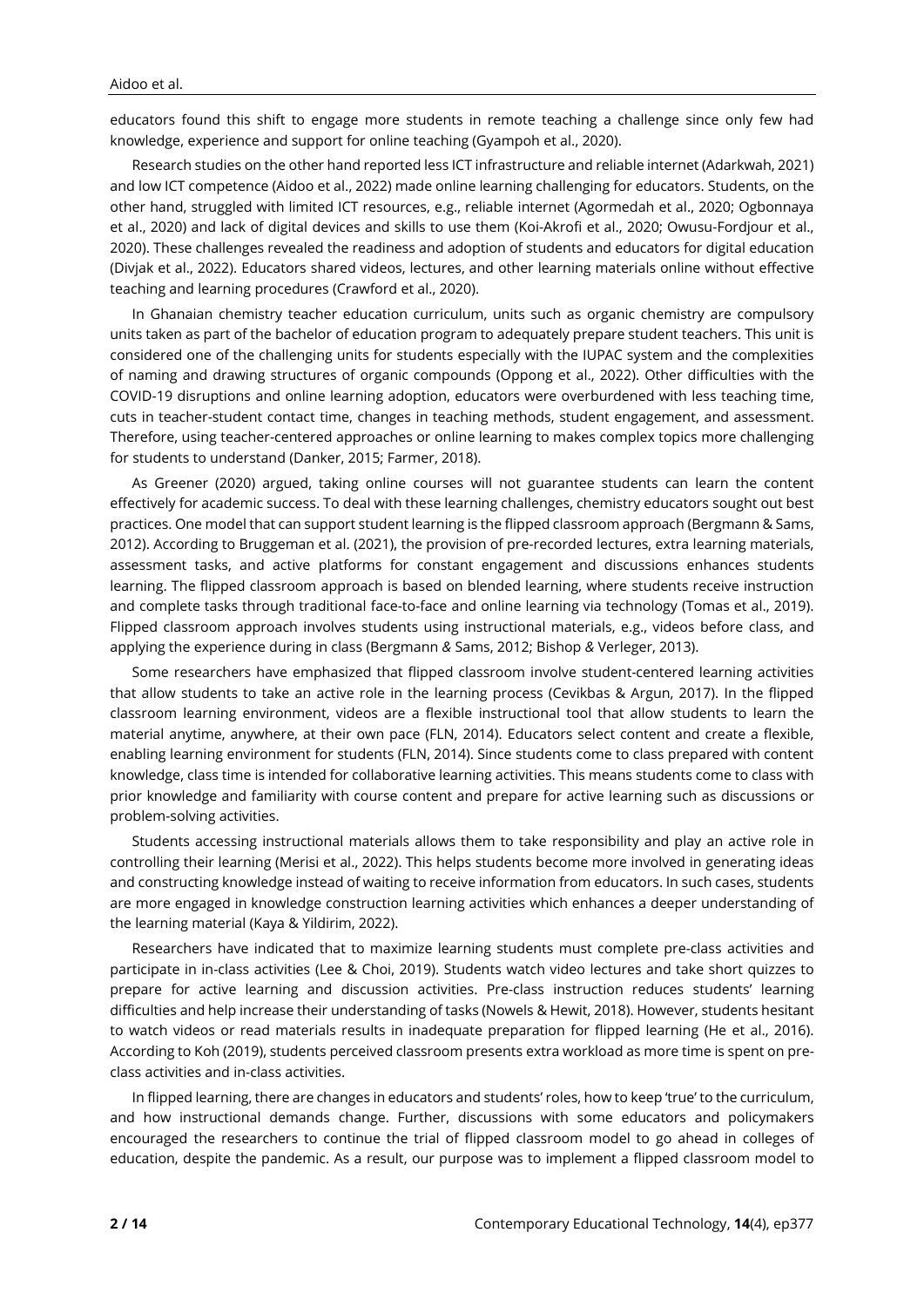deliver chemistry instructions to students to enhance their learning. This study was built on the idea of flipped learning and aspects that would bring a change in the teaching and learning of chemistry.

# **LITERATURE REVIEW**

The flipped classroom has gained much positive recognition in education because it enhances students' engagement in the learning process. Moving content instructions to homework allow class time to focus on students' active engagement in collaborative group work and fosters knowledge acquisition and development of learning skills (Bergmann & Sams, 2012). Off-loading some of the in-class activities to pre-class creates free space to prepare students adequately to engage in more challenging concepts that demand active learning skills. Students devote more time to classroom learning activities that help them understand the learning material and achieve higher learning outcomes (van Alten et al., 2019).

Several studies reported that reserving class time for meaningful discussions and activities improves students' learning (Zainuddin & Attaran, 2016). Since students learn on their own much class time is utilized for active learning activities, including peer discussion and problem-solving (Chen et al., 2017; Cilliers & Pylman, 2020; McLean et al., 2016). These benefits of a blended flipped classroom approach suggest that students engage in collaborative work, and reflection of tasks improves their ability to construct knowledge and develop thinking skills (Aldaka, 2020; Boateng et al., 2022).

One essential characteristic of the flipped classroom is the educator's role. In the flipped classroom instructors serves as a facilitator to guide, motivate, and provide feedback to students to enhance knowledge construction (Cevikbas & Kaiser, 2020). During the in-class time, teacher-student interaction allows the educator to give feedback and support opportunities for students for knowledge application tasks. As explained, the instructor guides students to engage in active collaborative activities that foster knowledge comprehension, deeper thinking, and problem-solving activities during the in-class activities. Studies have shown that teachers motivate students through classroom interactions which help to build their conceptual knowledge (Stratton et al., 2020).

In the literature of flipped classroom implementation in teacher education context, interesting results are reported. Since students learning experiences important indicators for measuring successful learning outcome, most researchers have focused on students' views and perceptions. Related studies found in the literature shows students have positive perceptions and satisfaction about the flipped the classroom. These studies report students perceived flipped instruction is more flexible with opportunity to control and learn at their convenience (Garcia-Ponce & Mora-Pablo, 2020; Merisi et al., 2022; Sointu et al., 202; Ulas, 2021), enhance students' understanding of science and achievement (Kaya & Yildirim, 2022), instructional videos effective enhancing students learning (Cukurbasi, 2022; Ubah et al., 2020), practical in-class activities increased students' self-autonomy for learning (Schwichow et al., 2022).

In Ghana, Oppong et al. (2022) engaged 45 pre-service teachers in a single pre-test-posttest design study in a flipped classroom setting. The results showed an improvement in pre-service teachers' performance in naming and drawing organic compounds. Also, the pre-service teachers could learn independently and collaborate with peers interactively, resulting in their understanding of the concepts.

Aidoo et al. (2022) examined 44 pre-service teachers' views on their experiences and learning outcomes in the flipped classroom. The results showed that most pre-service teachers had positive perceptions of the flipped classroom and believed the approach was effective for delivery chemistry lessons.

As seen in the literature, flipped classroom approach have implemented in teacher education across the globe. In Ghana however, the studies are limited in teacher education, thus the study aim to examined student teachers' views on the potential benefits and challenges of the flipped classroom approach. Focusing on this aim this study investigated how students' teachers perceived learning experiences in the flipped classroom approach. The approach was used to gain more practical and insightful evidence on the impact of the flipped classroom approach on students learning and the challenges they face with the approach.

To achieve the purpose of the study, the researchers sought to examine the following research questions:

- 1. What do students perceive as benefits of the flipped classroom approach?
- 2. What do students perceive as challenges of the flipped classroom approach?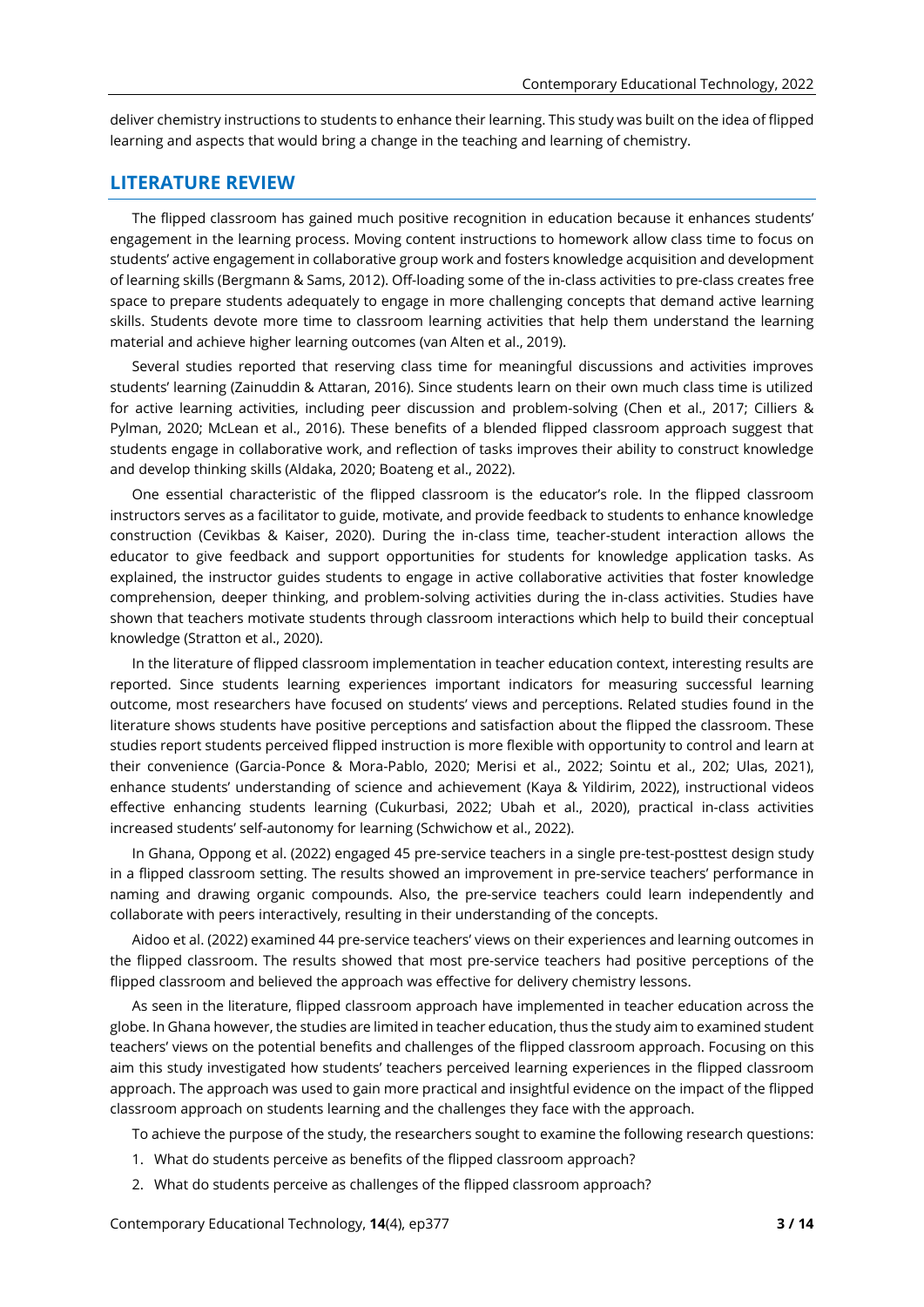# **METHODOLOGY**

In this study, researchers examined students' opinions based on their experience in the chemistry course they enrolled in through face-to-face teaching and online over eight weeks. For this reason, the study used a descriptive qualitative case design (Merriam, 2009). A case study design is appropriate for generating an indepth understanding of an issue in a real-life context, such as learning processes involved in flipped learning. The descriptive case study was appropriate to develop a deep understanding of students' experiences in the flipped classroom approach.

#### **Participants**

Three chemistry educators were purposely identified to participate in the study. Since the classes were already in place, the educators used their chemistry students for the study. Altogether 143 student educators enrolled in the general chemistry courses ran by the three educators participating in the research project for eight weeks.

# **Course Description and Implementation**

The course was part of the bachelor of education program in the 2020/2021 academic year. The course is a mandatory taken by all students who are majoring in primary education, home economics, early childhood education, and science programs. The organic chemistry component of the course is considered one of the most challenging content for students, yet it is a requirement to be fulfilled as part of the program. The course serves as a preparation for teaching science at the elementary schools after completing the program. From that perspective, researchers chose to use this approach to test how the approach can be used as an alternative pedagogical approach to increase students' motivation for the course.

The educators and researcher (first author) prepared the course materials, including videos, PowerPoint slides, course reading materials, tasks for assessment. Educators outlined the goals, instructions, tasks, and activities at the beginning of each week to know what was expected. All the materials were stored on Google Classroom and shared with course participants via WhatsApp.

The teaching sequence of the course content was delivered in three different sessions and tasks. The first task involves students engaging in pre-class materials from home with 10-minute videos, reading supporting materials to understand the concept, and doing preparatory quizzes on the videos. In the second part, educator introduced the key ideas of the topic through a face-to-face question and answer method during the in-class session. The educator then initiates a discussion to build up the basic concepts relating to the content. After completing the class activities, final interactive group and whole class discussion is introduced for further engagement on learning tasks on Zoom. Finally, whole class discussion and group presentations are done for students to reflect on their learning and assess their understanding of the concept face-to-face. During the last sessions, assignments, homework, and exercises were given to course participants either in groups or individually.

#### **Data Collection and Data Analysis**

At the end of the course, a questionnaire with open-ended questions was distributed to all the participants. The questions were based on general perceptions of the flipped classroom approach. Out of the 143 questionnaires distributed, 125 responses representing 87% were returned. Further, six participants were invited to participate in a focus group. During the focus group, students were asked specific questions regarding their experiences in learning in a flipped classroom environment. The views from the questionnaire and focus group were analyzed using qualitative content analysis (Mayring, 2000). Participant's responses were transcribed verbatim and then abstracted, defined, and formulated into categories and subcategories. After the first round of analysis, the categorization was revised to remove overlaps.

### **FINDINGS**

The findings from the analysis of the qualitative data obtained from the study are presented, as follows.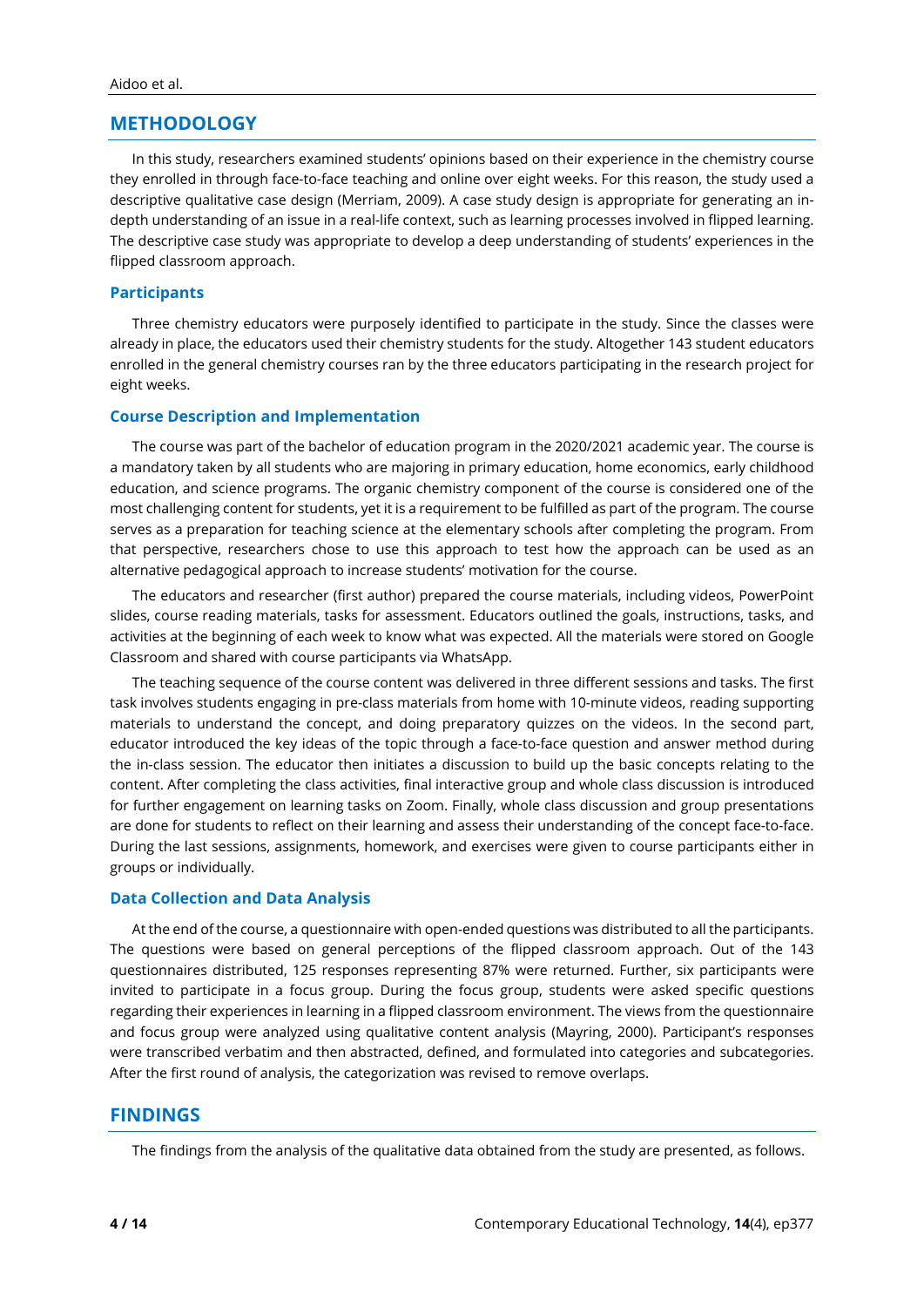#### **Students' Overall Perception of Their Learning Experience in the Flipped Classroom**

Students were asked to describe their general learning experience in the flipped classroom approach in the survey. Over 44 % of those surveyed positively related their experience, using words like good, excellent, engaging, and effective. About 33% responded that taking the chemistry course in a flipped classroom environment was bad, stressful, not helpful, and challenging. Some (37%) of the students described their learning experience as useful as it enhanced conceptual understanding. About 21% of the students responded the flipped classroom approach was engaging and enhanced active learning.

#### **Perceived Benefits of the Flipped Classroom Approach**

Students mentioned several ways by which they benefited from flipped instructions. Several themes emerged from the analysis of the survey and focus group. After the analysis, identified themes were flexible for self-paced learning, taking responsibility, enhanced collaborative learning, more opportunities for interaction with educators, improved conceptual understanding, and development of learning skills. These themes and supporting comments from the data are summarized as follows:

#### *Flexible for self-paced learning*

Some of the students surveyed and interviewed felt the flipped classroom was more flexible. Since the flipped classroom was new to most of the students being able to learn at their convenience was more beneficial to them. According to them, they were able to obtain information from pre-class activities that helped them to construct new knowledge. Students felt being able to learn the pre-class instructions at their convenience in terms of time and pace positively impacted their learning. One student stated in the survey that:

"The flexible classroom allows learning at their own pace and time" (Student 58, survey, S58s).

During the focus group, one student felt the flexible nature of flipped classroom enhanced their learning and stated that:

"The flipped classroom makes learning more flexible because we can learn at our own convenient time and pace" (Student 1, interview, S1i).

In addition to the survey, 8% of the students interviewed also responded that the flexibility of the flipped classroom approach enabled them to learn at their convenience.

#### *Students taking responsibility for their learning*

Students mentioned they were allowed to contribute to the teaching and learning process. They believed taking an active role in the learning process made it easier to learn independently. They felt the flipped classroom approach enabled them to become active learners. Two participants from the survey noted that:

"The learning process in the flipped classroom allows to take responsibility for their learning rather than receiving information from educators" (S81s).

"The approach helps students to take responsibility for their learning" (S43s).

#### One participant during the focus group added that:

"Learning in the flipped classroom allows students to take an active role in learning" (S3i).

In addition, 15% of the students indicated in the focus group and survey the flipped classroom approach enabled them to take control and be responsible for their learning.

#### *Improves students understanding of conceptual knowledge*

Students mentioned the approach helped in increasing their understanding and learning of the concepts. Two survey participants expressed views, as follows: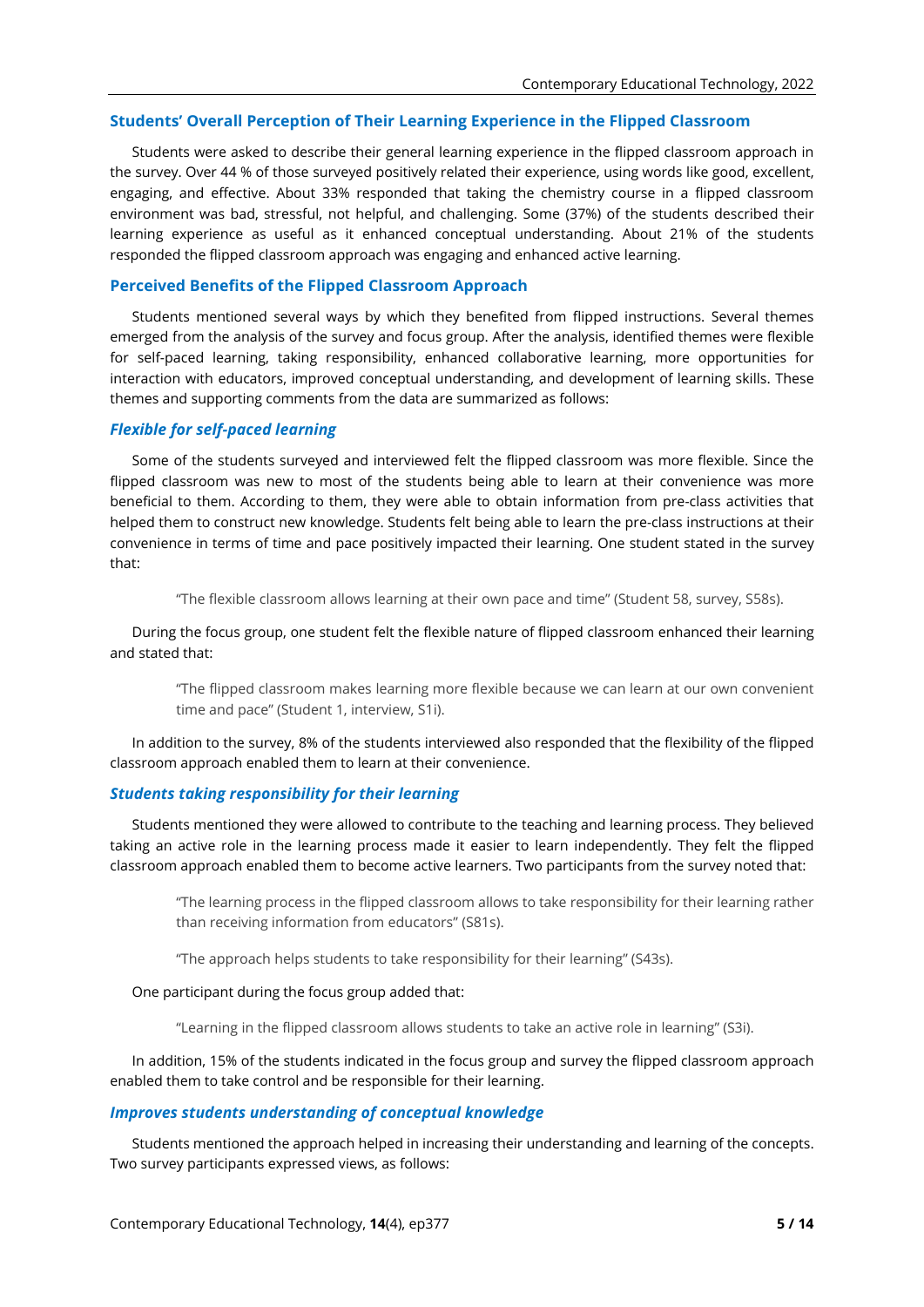"The flipped approach fosters a deeper conceptual understanding than memorizing and recalling facts in the lecture approach" (S95s).

"The learning approach helps to deepen concept knowledge construction and more understanding of the concept" (S74s).

Another student reiterated the flipped learning activities involved hands-on activities that enhanced their conceptual understanding of the content, as follows:

"Learning was more practical for better understanding concepts than memorizing and recalling facts" (S4i).

In addition, the survey and focus group responses revealed that 11% believed the learning activities contributed to their understanding of the concepts.

#### *Development of learning skills*

Some of the students felt the collaborating with peers enhanced the development of learning skills. One student indicated in the survey that:

"The flipped classroom learning activities improve learning skills that help students to critically think and solve practical problems" (S1s).

In addition, two students stated in the focus group that working with peers enhanced their skills development to connect classroom learning to solve problems, as follows:

"The flipped learning activities involve critical thinking, which helps students connect what is learned from the concepts to solve daily life problems" (S5i).

"The flipped classroom helps students to connect what is learned from the concepts better as we gather facts by exploring the materials, asking questions, and sharing ideas" (S2i).

In support of the other student's assertions that flipped learning activities help problem-solving skills, another 10% of the respondents from the survey and focus group shared similar beliefs.

#### *Promoting collaborative learning*

Students also believed that collaborating with peers in group work activities facilitated their understanding of conceptual knowledge. They agreed working in peer-group work helped them build confidence to interact. A student wrote in the survey, as follows:

"Working with other students helped me to learn and understand the concepts" (S19s).

Two students during the focus group believed and supported students' collaboration enhanced their learning, as follows:

"Flipped classroom created opportunities for students to discuss concepts through group work" (S3i).

"We understand the concept better working with peers than with an educator teaching us since we can share ideas" (S5i).

Supporting this assertion, 14% of the students felt working with peers enhanced their understanding of the concept and increased their motivation to learn and develop learning skills.

# *More opportunities for interaction with educators*

Some of the students believed they can interact with teachers more often than in the face-to-face. Students felt the regular classroom interaction and small group discussion with the educators helped them gain a better understanding and retention of what was learned. One student indicated in the survey that: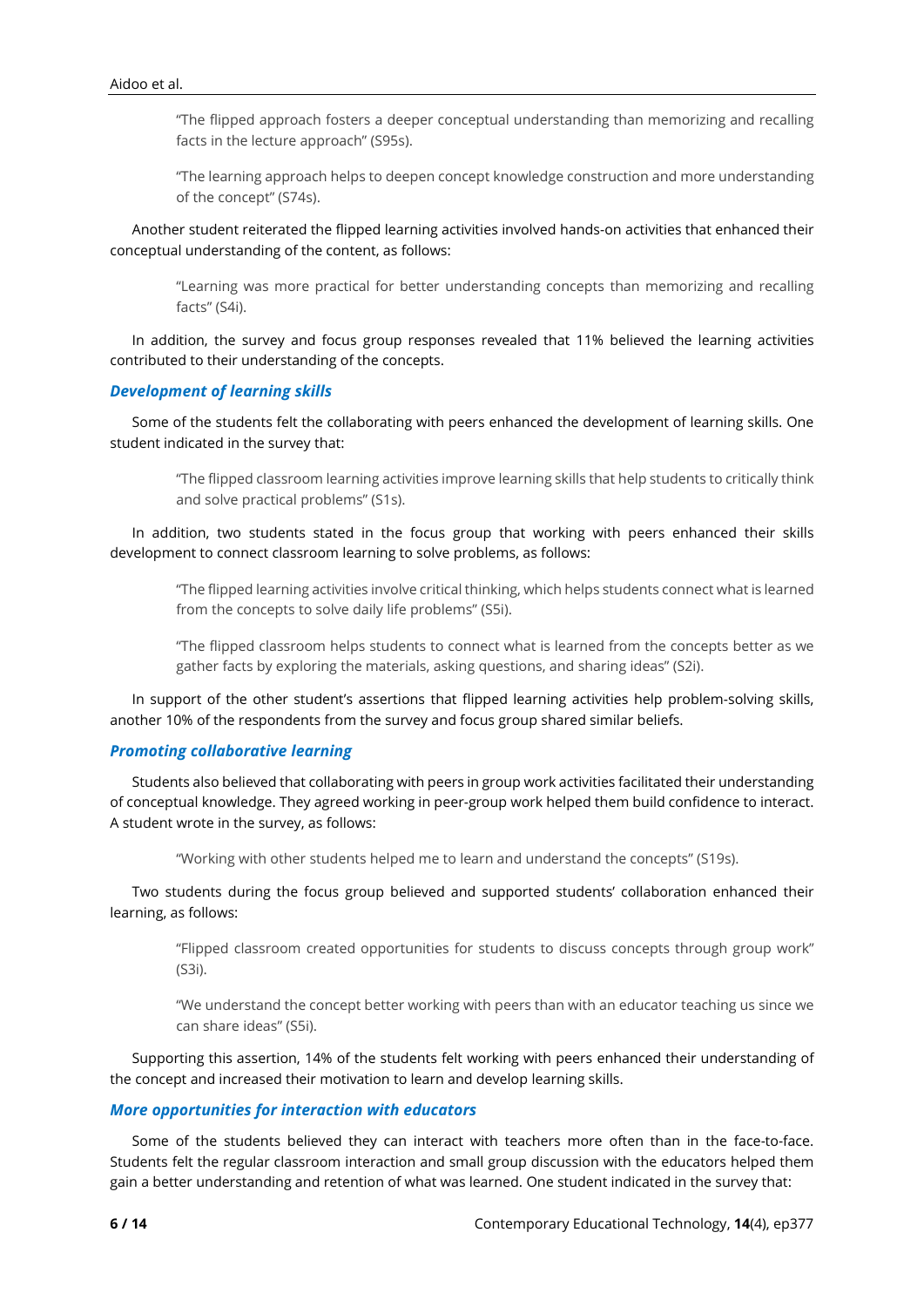"I have face to face interaction with tutors and colleagues, which helps me remember things that are learned" (S19s).

During the focus group, some students explained that the flipped classroom approach created an opportunity for more interactions with the teacher. They believed such interactions enabled educators to provide feedback on students' questions and misconceptions. Three students stated, as follows:

"The approach allowed students to interact with the tutors to find solutions to challenging questions" (S5i).

"The flipped classroom allows students to have one-to-one interaction with educators" (S3i).

"Flipped classroom created an opportunity for students to ask questions and get feedback from educators" (S1i).

Supporting this assertion, 12% of the students felt interacting with their educators created an opportunity to receive feedback that enhanced their understanding of the concept.

# **Perceived Barriers and Challenges to Flipped Learning**

Even though the students generally had positive views about the flipped classroom approach, they also indicated some challenges and barriers to flipped learning. About 21% of the students surveyed responded that taking the course in the flipped environment was more challenging than face-to-face.

Three themes emerged from the analysis of the survey and focus group. The themes identified were internet and network connectivity, lack of ICT equipment, and increased workload. These themes and supporting findings are described below.

# *Lack of ICT infrastructure, e.g., the Internet access and digital tools*

Many students noted learning in the flipped environment was challenging and difficult. This difficulty lies in the access to internet and poor network connectivity. Three students stated this in the survey, as follows:

"The major challenge has to do with instability and poor internet connection" (S4s).

"Students often experience network problems" (S106s).

"The internet connectivity was poor, which made it impossible to learn" (S2s).

Most of the students interviewed noted watching videos, participating in online class, discussions and other incidental tasks discussions was very challenging. Three students noted, as follows:

"The unavailability of a network in some areas made it very difficult for most students to watch videos, participate in the online lessons and group discussions" (S5i).

"The network was often unstable, students always missed the most critical activities in the class discussions that could help us understand the concepts" (S2i).

"Sometimes because of the poor network, there was disengagement in the out-of-class learning that would prepare us for the discussion in class" (S3i).

In support of this finding, about 10% of the students surveyed expressed frustration over not getting access to the videos and online learning activities due to the poor network connectivity and the Internet access.

Another concern expressed by students was the high cost of internet data bundles. They mentioned that connecting to the online sessions takes time and demands more data bundles because of the unstable network. One participant commented, as follows: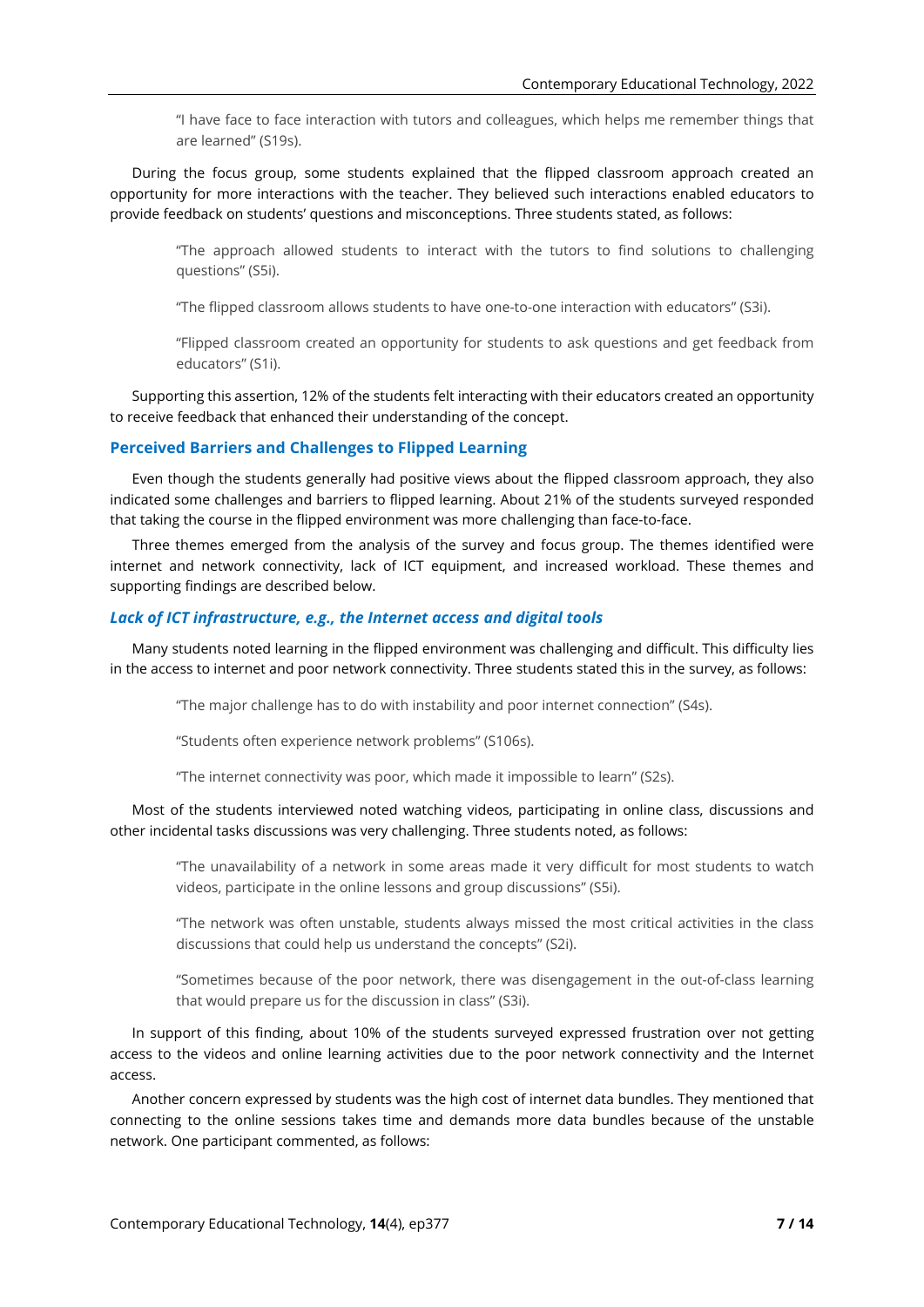"The flipped classroom approach is cost-intensive and considering the amount of data bundles needed for one class session, it made us prefer the face-to-face" (S2i).

In addition, the students also claimed they had no access to ICT equipment such as android mobile phones, computers, and laptops. This made it difficult to join the online sessions or watch the video lectures and materials because they could not afford these modern digital tools. One student stated in the survey, as follows:

"The lack of ICT equipment made it difficult to watch the videos and participate in the online lessons" (S22s).

In addition, two students further agreed the absence of the digital tools affected their learning, as follows:

"I did not enjoy the course well because I did not have the electronic device to participate in most lessons, especially those that demand technology" (S4i).

"Most of our phones do not support the software platforms, e.g., Google Classroom or WhatsApp, so we cannot watch the videos or join online discussions" (S1i).

Further, 13% of the students believed they could find the approach challenging because of the issues with ICT infrastructure.

# *Lack of skills to use ICT equipment*

Students find it challenging learning in the flipped classroom when participating in online class or discussions. Since the learning platforms were new to some of the students, navigating through it was quite difficult.

Students reported a lack of the skills to use ICT and learning platforms. Most students were unfamiliar with the new ICT tools and software, e.g., Google Classroom and Zoom, making them difficult to use. Two participants elaborated on these comments during the focus group, as follows:

"Because the learning platforms are new to some of us, sometimes students lack the skills and find it difficult to use" (S5i).

"There were some technical issues with the learning platform, e.g., mute/unmute, share and we had no idea how to navigate through and use the learning platform" (S6i).

#### *Increased workload for learners*

Some students interviewed shared their views of the working activities involved in flipped classroom approach. In the student's view, watching videos, making presentations, submitting assignments online, and engaging in online discussions are additional workloads for them. Three students explained how the changes in their roles and medium of assessments impacted their workload, as follows:

"The flipped classroom is new to students, so watching videos at home, making presentations, participating in online discussions with peers, and submitting assignments online is cumbersome and challenging" (S4i).

"Flipped lessons increase our workload because there is more time for planning, preparation, and responsiveness from the student" (S2i).

"You must learn so many things to better prepare for the in-class session" (S5i).

# **DISCUSSION**

Numerous studies on students' views on the flipped classroom on learning (Akayoglu, 2021; Stratton et al., 2020; van Wyk, 2018). Little is known about the perceptions of flipped classroom approaches on students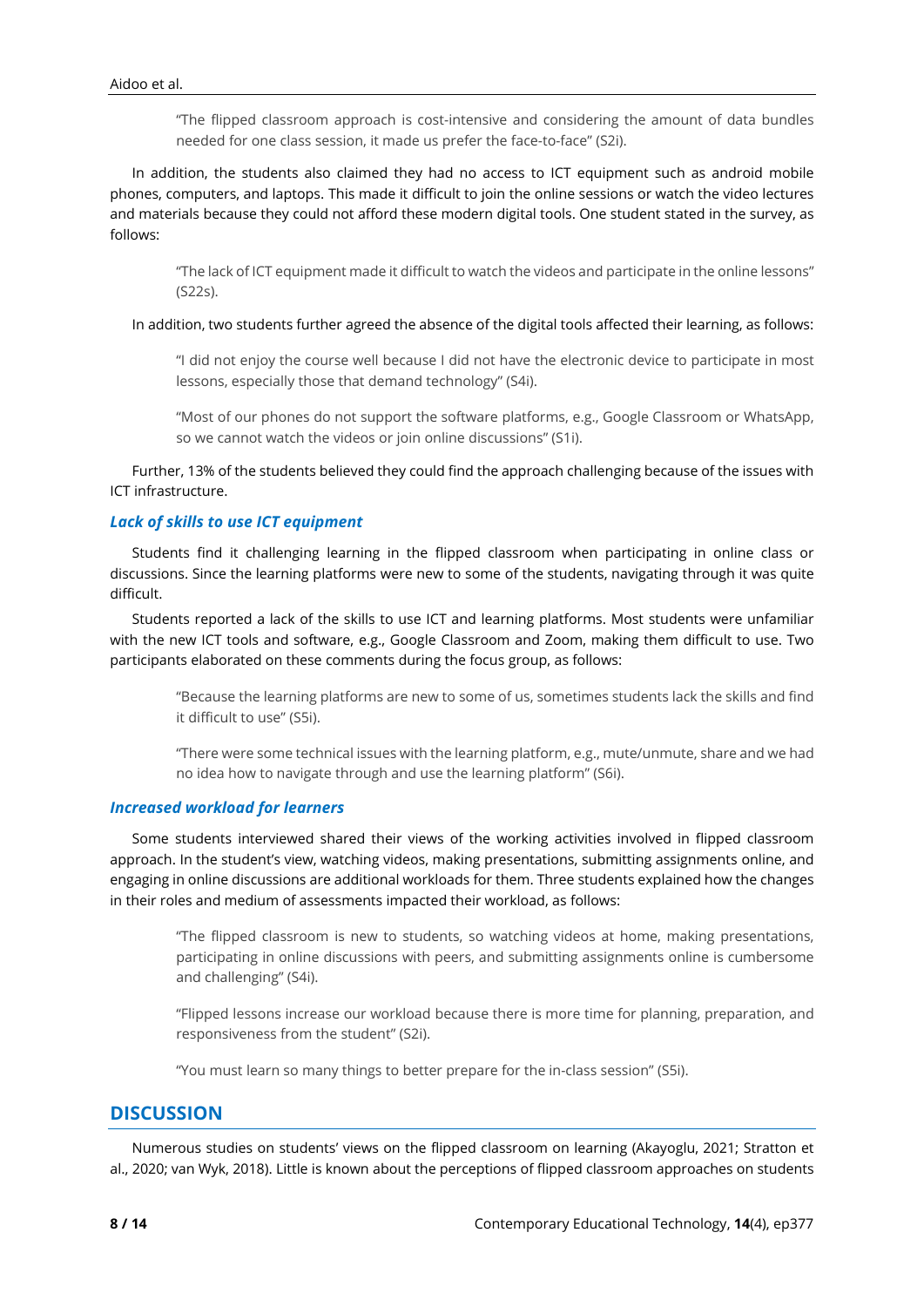in developing countries. The present study examined student educators' opinions of a combined face-to-face and online course in a flipped classroom.

The study showed that students generally had positive views about the flipped classroom approach. Students were provided with tasks to revise and practice at their own convenient time and pace. Such flexibility to review and replay video lectures enhance their understanding of conceptual knowledge. This finding is in line with previous studies flexible nature of flipped classroom approach allows to learn anywhere and anytime and at their own pace (Doo, 2021; Drozdikova-Zaripova & Sabirova, 2020; Ekmekci, 2017).

The study findings also revealed that students perceived taking an active role in the learning process allowed them to take responsibility for their learning. This helped them become more involved in generating ideas and constructing knowledge instead of waiting to receive information from educators. While accessing instructional materials, students actively control their learning as they engage with the materials. This finding of the study is in line with the literature (Cevikbas & Argun, 2017; Karagol & Esen, 2019). The results show that students activate their self-independence by engaging with course materials, resulting in a meaningful learning outcome and satisfaction. In such cases, the active learning activities in flipped classroom approach foster individualized learning among students and improve their learning outcomes (McLean et al., 2016). Also, they felt the flipped classroom approach enhanced their ability to become self-directed, independent, and interact with the learning materials. This finding implies that in the flipped classroom, students have better control over how they learn and when they learn. Additionally, our results showed that engaging students in active learning activities led them to believe they could enhance their conceptual understanding. These findings confirm Cukurbasi (2022) study that the flipped classroom approach is effective for enhancing students conceptual understanding and learning. Students mentioned they could control their learning and perform the tasks at their own pace. This contributed to understanding the concepts, applying in-class discussion knowledge and develop critical thinking and problem-solving skills. This study's results agree with other studies on students engaging in active learning activities, individualized learning, and student-student interactions enable them to develop higher-order thinking skills (Umutlu & Akpinar, 2020).

Our study findings indicate that students perceived that the flipped approach encourages collaborative learning. Students agreed that the flipped classroom approach incorporates collaborative learning as educators use small group activities to work together. The students believed participating in these small learning activities for group discussions, problem-solving tasks, and pair-and-share activities increased students' interest and confidence and enhanced learning outcomes. These findings agree with previous studies that have reported that engaging students in collaborative learning through face-to-face and online interactions improves their understanding of concepts, confidence, thinking skills, and problem-solving skills development (Boateng et al., 2022; Cilliers & Pylman, 2020). Since students engage in deep learning activities, the flipped classroom approach creates a student-centered learning culture through the peer interaction. As students are involved in peer interaction in group space, they receive support from peers which can enhance their learning as found in literature (Chen et al., 2017; Ilter & Yesilyurt, 2021). Many students believed working in peer group activities facilitated their understanding of the content. This is because the flipped classroom stimulated their interaction with peers and enabled student's activeness in carrying out group tasks.

Another finding revealed the effective use of in-class time for teacher-student interactions. Because of the extra time space available from removing content delivery to out of class, teachers make maximum use of the time to connect with students. These connections enabled educators to identify student's problems or weakness and provide the needed assistance. This study results showed that the approach gives space for the instructor to motivate and provides students with feedback to enhance their learning. As in related literature, educators addressed students' questions to support students understanding of concepts through rich and effective application of their prior knowledge **(**Cevikbas & Kaiser, 2020). In addition, this study found students could communicate with the educator to answer questions and receive prompt feedback and remedial help. As emphasized in previous studies, educator-led discussions with students individually or small groups help to give just-in-time instruction and support for students as instructors have better familiarity with students at that point (Bergmann & Sams, 2012). This implies that educators should devote more classroom time to learning activities that focus on applying instructional materials, creating room for interaction, and providing students with feedback.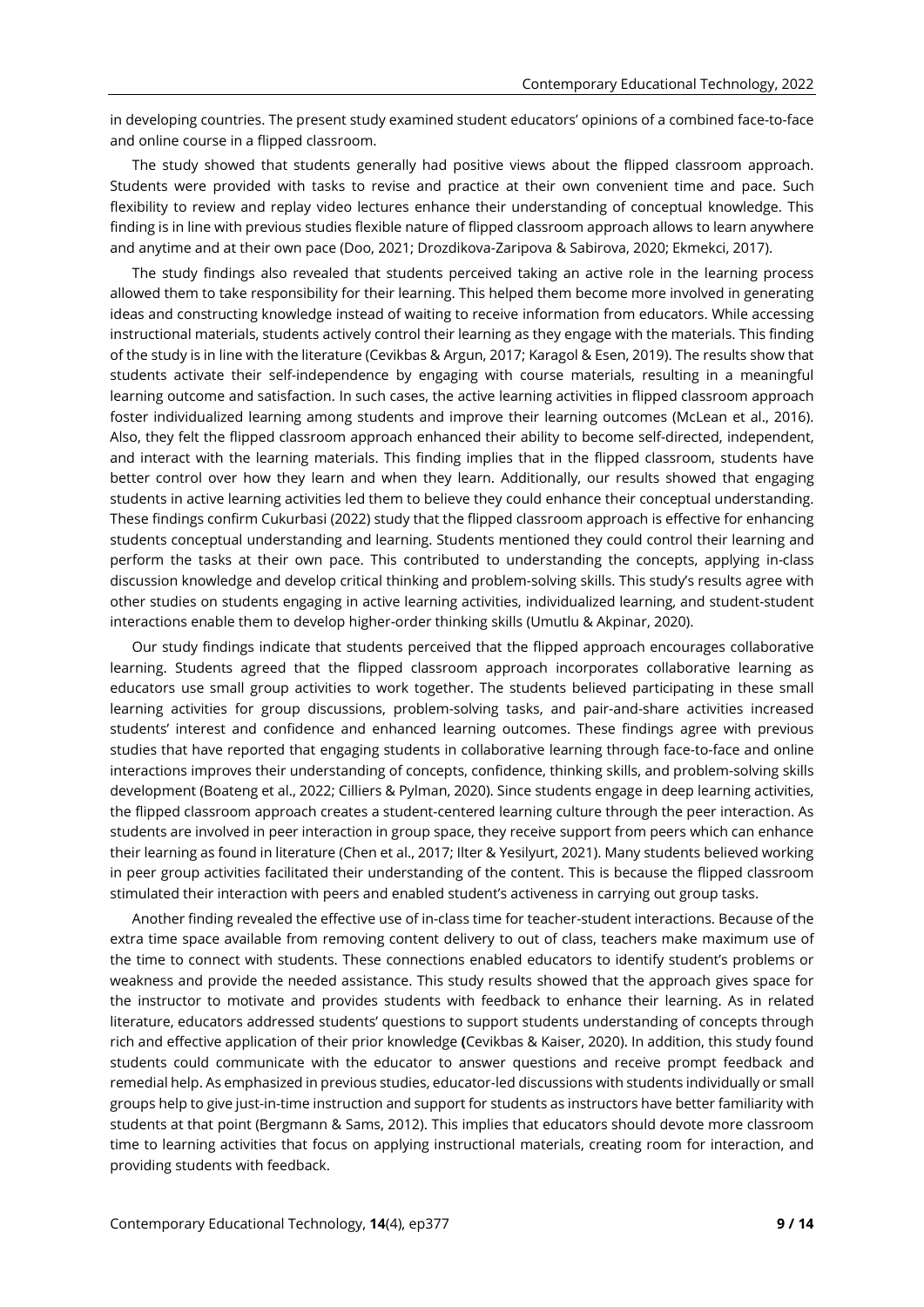Despite the positive findings, students indicated they faced challenges learning in the flipped classroom. The challenges were mainly systematic and technical, associated with ICT infrastructure and technical issues rather than the approach. Most students mentioned that lack of access to the internet, network connections, and ICT equipment impacted their learning. These challenges resulted in inadequate preparation for out-ofclass activities such as watching videos and joining online discussion sessions with the teacher and peers. This aligns with the previous studies that not all students have internet access to view video lectures at home to prepare for class activities (Van Niekerk & Delport, 2022). Also, some studies have argued that students could not afford the internet data bundles and claimed it was expensive to prepare for the in-class activities as in the literature (Adedoja, 2016). This study's findings suggest that educators could open ICT labs for students to do pre-class activities. Also, the study findings showed students lacked technical and technological skills to use ICT equipment and the learning platforms, which negatively affected their learning experiences. Previous studies reported that inadequate ICT skills and competence would cause students to experience technical difficulties when navigating online learning platforms (Yilmaz & Malone, 2020). This could explain students' disengagement in individualized learning at home, affecting their preparation and participation in the flipped lessons. This implies that student educators need the training to use technology to teach.

In addition, the study findings revealed students felt the learning activities in the flipped classroom approach increased their workload. This finding is consistent with the literature where students claimed preclass activities are time-consuming and increase their workload (Cakiroglu et al., 2020; Lo, 2019). Students generally see reviewing lecture materials as time-consuming and an extra workload. This might result from their low self-regulation, resulting in negative familiarity with the approach. This result is found in literature wit students developing negative views due to their low regulatory activities (Chen et al., 2014). It could also imply students' low ICT competence led to their inability to learn in the flipped learning environment.

Further, it is worth mentioning that this study has limitations. First, the study was limited to only three public colleges of education. The students recruited for this study were second-year who had little experience with the flipped classroom approach. Due to lack of experience and challenges arising from students' preclass preparation due to inadequate resources, e.g., lack of ICT tools and poor internet connectivity, might have affected their attitudes towards the approach. In addition, collecting data entirely online was challenging, which may have affected the quality of responses from students during the focus group.

Several suggestions for future research based on the findings of this study are recommended. Future research is required to study students' performance using a flipped-classroom approach with quantitative and qualitative data to support the existing findings as empirical evidence. In conducting future research, researchers should consider taking face-to-face focus groups or interviews to limit the challenges of internet cuts and audible voice notes.

# **CONCLUSION**

This study identified potential benefits and challenges to consider when implementing flipped classroom approach in developing countries. It revealed that the flipped classroom approach resulted in some positive learning outcomes. Students reported that the flipped classroom approach enhanced their understanding, concept learning, and skills development. Poor internet connection and internet access were significant challenges that impacted the implementation of flipped classroom approach. Institutions, policymakers, and governments should pay attention to providing ICT infrastructure to schools and universities to implement elessons. Also, competence in using ICT for learning was identified as a challenge. Therefore, educators and policymakers might need to make provisions for ICT equipment in computer labs to help develop students' ICT skills competency.

On the other hand, this research highlighted some key issues to be considered when implementing the flipped classroom approach in developing countries. As the study is a case study limited to only three public colleges of education in Ghana, more research is needed to consider the diversity of situations in Ghana and other developing countries. To further evaluate the effectiveness of the flipped classroom approach, quantitative studies focusing on the issue in various settings are also needed. One should also consider that ICT infrastructures and technologies are developing quickly. It is probable that in the future, more and more will have quick access to the internet and the skills to utilize ICT in their learning.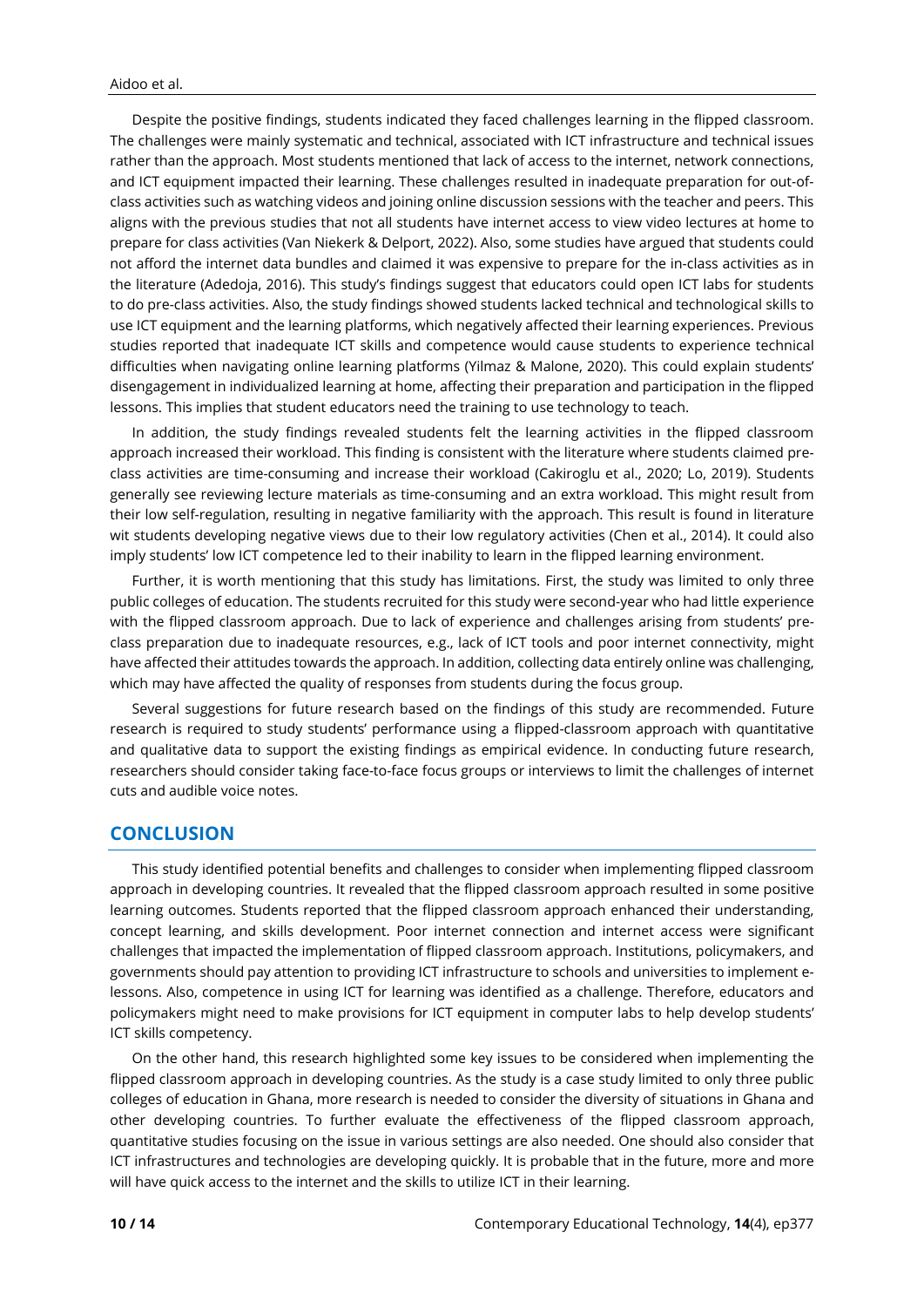**Author contributions: BA:** wrote the manuscript; and **V-MV, AM, BG, & SP:** provided proofreading, methodological, and data analysis assistance. All authors approve final version of the article.

**Author notes:** This study is derived from the PhD project of the first author.

**Funding:** The authors received no financial support for the research and/or authorship of this article.

**Ethical statement and informed consent:** Ethical issues of informed consent and confidentiality were taken into consideration.

**Declaration of interest:** The authors declare that there is no conflict of interest.

**Data availability:** Data generated or analyzed during this study are available from the authors on request.

# **REFERENCES**

- Adarkwah, M. A. (2021). "I'm not against online teaching, but what about us?": ICT in Ghana post COVID-19. *Education and Information Technologies, 26*(2), 1665-1685. <https://doi.org/10.1007/s10639-020-10331-z>
- Adedoja, G. (2016). Students' challenges and attitude toward the flipped classroom. *African Educational Research Journal, 4*(1), 13-18.
- Agormedah, E. K., Henaku, E. A., Ayite, D. M. K., & Ansah, E. A. (2020). Online learning in higher education during COVID-19 pandemic: A case of Ghana. *Journal of Educational Technology and Online Learning, 3*(3), 183-210. <https://doi.org/10.31681/jetol.726441>
- Aidoo, B., Macdonald, A., Gyampoh, A. O., Baah, K. A., & Tsyawo, J. (2022). Factors influencing teachers' online teaching competence in higher education. *Social Education Research*, *3*(1), 148-160. <https://doi.org/10.37256/ser.3120221315>
- Aidoo, B., Tsyawo, J., Quansah, F., & Boateng, S. K. (2022). Students' learning experiences in a flipped classroom: A case study in Ghana. *International Journal of Education and Development using Information and Communication Technology, 18*(1), 67-85.
- Akayoglu, S. (2021). Teaching call to students of English in a flipped classroom. *Technology, Knowledge and Learning, 26*(1), 155-171. <https://doi.org/10.1007/s10758-019-09428-3>
- Aldaka, F. (2020). Flipped classroom approach in increasing EFL learners' higher-order thinking skills: An overview. *RETAIN, 8*(3), 24-34.
- Bergmann, J., & Sams, A. (2012). *Flip your classroom: Reach every student in every class every day*. International Society for Technology in Education.
- Bishop, J., & Verleger, M. A. (2013). The flipped classroom: A survey of the research. In *Proceedings of the ASEE National Conference* (pp. 1-18). Atlanta, GA, USA. <https://doi.org/10.18260/1-2--22585>
- Boateng, A. A., Essel, H. B., Vlachopoulos, D., Johnson, E. E., & Okpattah, V. (2022). Flipping the classroom in senior high school textile education to enhance students' learning achievement and self-efficacy. *Education Sciences, 12*(2), 131. <https://doi.org/10.3390/educsci12020131>
- Bozkurt, A., & Sharma, R. C. (2020). Emergency remote teaching in a time of global crisis due to the CoronaVirus pandemic. *Asian Journal of Distance Education, 15*(1), i-vi.
- Bruggeman, B., Tondeur, J., Struyven, K., Pynoo, B., Garone, A., & Vanslambrouck, S. (2021). Experts speaking: Crucial teacher attributes for implementing blended learning in higher education. *The Internet and Higher Education, 48*, 100772. <https://doi.org/10.1016/j.iheduc.2020.100772>
- Cakiroglu, U., Guven, O., & Saylan, E. (2020). Flipping the experimentation process: Influences on science process skills. *Educational Technology Research and Development, 68*(6), 3425-3448. <https://doi.org/10.1007/s11423-020-09830-0>
- Cevikbas, M., & Argun, Z. (2017). An innovative learning model in digital age: Flipped classroom. *Journal of Education and Training Studies, 5*(11), 189-200. <https://doi.org/10.11114/jets.v5i11.2322>
- Cevikbas, M., & Kaiser, G. (2020). Flipped classroom as a reform-oriented approach to teaching mathematics. *ZDM, 52*(7), 1291-1305. <https://doi.org/10.1007/s11858-020-01191-5>
- Chen Hsieh, J. S. C., Wu, W. C. V., & Marek, M. W. (2017). Using the flipped classroom to enhance EFL learning. *Computer Assisted Language Learning, 30*(1-2), 1-21.<https://doi.org/10.1080/09588221.2015.1111910>
- Chen, Y., Wang, Y., & Chen, N. S. (2014). Is FLIP enough? Or should we use the flipped model instead? *Computers & Education, 79*, 16-27. <https://doi.org/10.1016/j.compedu.2014.07.004>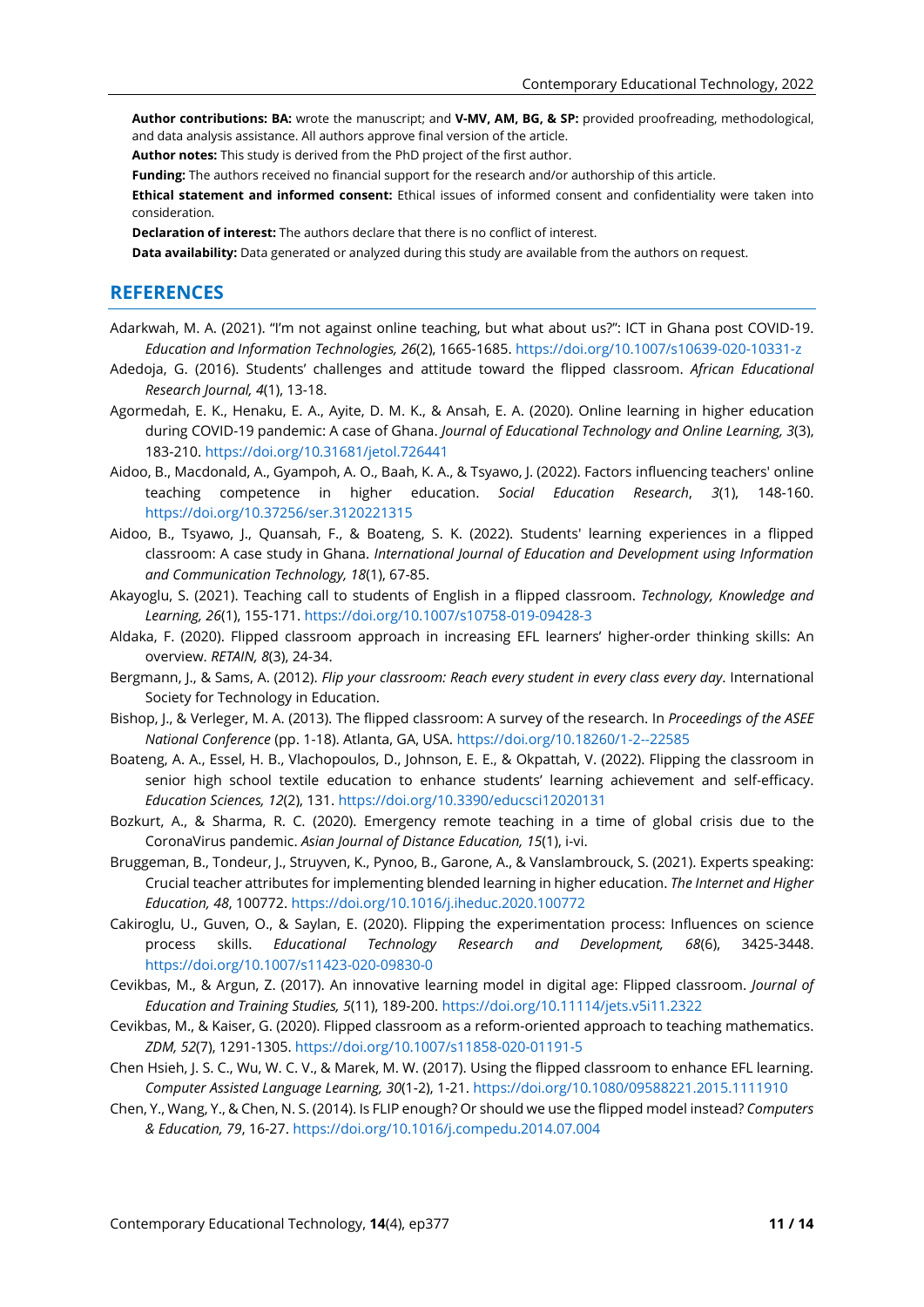- Chukwuemeka, E. J., Dominic, S., Kareem, M. A., & Mailafia, I. A. (2021). Redesigning educational delivery systems: The needs and options for continuous learning during the coronavirus (COVID-19) pandemic in Nigeria. *Contemporary Educational Technology, 13*(1), ep292. <https://doi.org/10.30935/cedtech/9363>
- Cilliers, L., & Pylman, J. (2020). South African students' perceptions of the flipped classroom: A case study of higher education. *Innovations in Education and Teaching International, 59*(3), 296-305. <https://doi.org/10.1080/14703297.2020.1853588>
- Crawford, J., Butler-Henderson, K., Rudolph, J., Malkawi, B., Glowatz, M., Burton, R., Magni, P. A., & Lam, S. (2020). COVID-19: 20 countries' higher education intra-period digital pedagogy responses. *Journal of Applied Learning & Teaching, 3*(1), 1-20. <https://doi.org/10.37074/jalt.2020.3.1.7>
- Cukurbasi, B. (2022). Review of student opinions on blended educational implementations in the pandemic process: A case study. *Journal of Educational Technology and Online Learning, 5*(1), 66-83. <https://doi.org/10.31681/jetol.1058283>
- Danker, B. (2015). Using flipped classroom approach to explore deep learning in large classrooms. *The IAFOR Journal of Education, 3*(4), 71-86. <https://doi.org/10.22492/ije.3.1.10>
- Divjak, B., Rienties, B., Iniesto, F., Vondra, P., & Žižak, M. (2022). Flipped classrooms in higher education during the COVID-19 pandemic: Findings and future research recommendations. *International Journal of Educational Technology in Higher Education, 19*(1), 1-24. <https://doi.org/10.1186/s41239-021-00316-4>
- Doo, M. Y. (2021). Understanding flipped learners' perceptions, perceived usefulness, registration intention, and learning engagement. *Contemporary Educational Technology, 14*(1), ep331. <https://doi.org/10.30935/cedtech/11368>
- Drozdikova-Zaripova, A. R., & Sabirova, E. G. (2020). Usage of digital educational resources in teaching with application of flipped classroom technology. *Contemporary Educational Technology, 12*(2), ep278. <https://doi.org/10.30935/cedtech/8582>
- Ekmekci, E. (2017). The flipped writing classroom in Turkish EFL context: A comparative study on a new model. *Turkish Online Journal of Distance Education, 18*(2), 151-167. <https://doi.org/10.17718/tojde.306566>
- Farmer, R. (2018). The what, the how and the why of the flipped classroom. *Innovative Practice in Higher Education, 3*(2), 14-31.
- FLN. (2014). The four pillars of F-L-I-P. *Flipped Learning Network Hub*. [https://flippedlearning.org/definition-of](http://flippedlearning.org/definition-of-flipped-learning/)[flipped-learning/](http://flippedlearning.org/definition-of-flipped-learning/)
- Garcia-Ponce, E. E., & Mora-Pablo, I. (2020). Challenges of using a blended learning approach: A flipped classroom in an English teacher education program in Mexico. *Higher Learning Research Communications*, *10*(2), 116-133. <https://doi.org/10.18870/hlrc.v10i2.1209>
- Greener, S. (2020). Attendance and attention. *Interactive Learning Environments, 28*(1), 1-2. [https://doi.org/10.](https://doi.org/10.1080/10494820.2020.1712105) [1080/10494820.2020.1712105](https://doi.org/10.1080/10494820.2020.1712105)
- Gyampoh, A. O., Ayitey, H. K., Fosu-Ayarkwah, C., Ntow, S. A., Akossah, J., Gavor, M., & Vlachopoulos, D. (2020). Tutor perception on personal and institutional preparedness for online teaching-learning during the COVID-19 crisis: The case of Ghanaian colleges of education. *African Educational Research Journal, 8*(3), 511-518. <https://doi.org/10.30918/AERJ.83.20.088>
- He, W., Holton, A., Farkas, G., & Warschauer, M. (2016). The effects of flipped instruction on out-of-class study time, exam performance, and student perceptions. *Learning and Instruction, 45*, 61-71. [https://doi.org/10.](https://doi.org/10.1016/j.learninstruc.2016.07.001) [1016/j.learninstruc.2016.07.001](https://doi.org/10.1016/j.learninstruc.2016.07.001)
- Huang, R., Spector, J. M., & Yang, J. (2019). *Educational technology a primer for the 21st century*. Springer. <https://doi.org/10.1007/978-981-13-6643-7>
- Ilter, O., & Yesilyurt, S. (2021). Action research as a tool of teaching ESP in a flipped learning environment. *Journal of Educational Technology and Online Learning, 4*(4), 626-655. <https://doi.org/10.31681/jetol.988802>
- Karagol, İ., & Esen, E. (2019). The effect of flipped learning approach on academic achievement: A metaanalysis study. *Hacettepe Üniversitesi Eğitim Fakültesi Dergisi* [*Journal of Hacettepe University Faculty of Education*]*, 34*(3), 708-727.
- Kaya, M., & Yildirim, F. S. (2022). The effect of the flipped classroom model on understanding and access to the nature of science by students. *TOJET: The Turkish Online Journal of Educational Technology, 21*(1), 145- 156.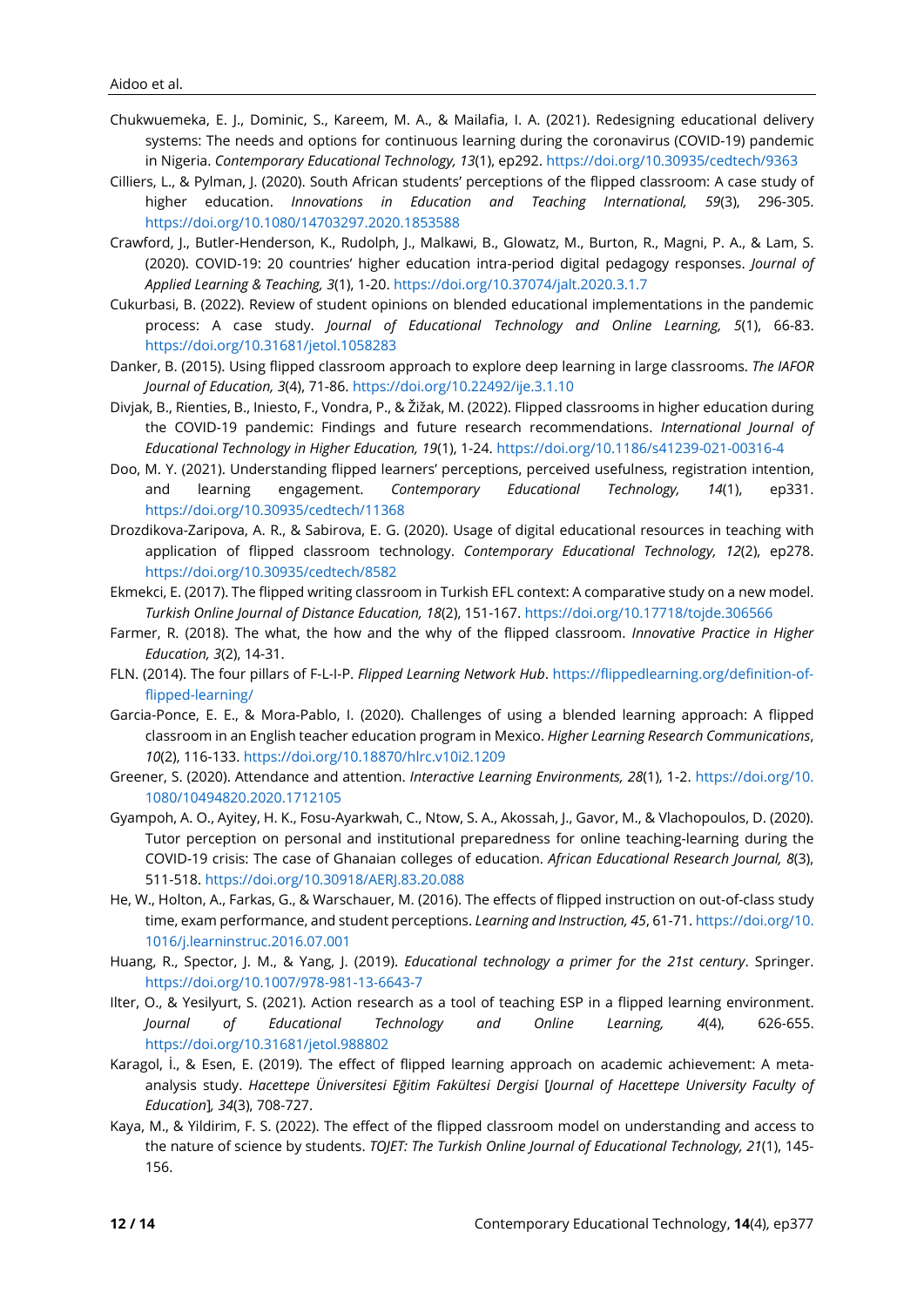- Kerres, M. (2020). Against all odds: Education in Germany coping with COVID-19. *Postdigital Science and Education, 2*(3), 690-694. <https://doi.org/10.1007/s42438-020-00130-7>
- Kerres, M., & Buchner, J. (2022). Education after the pandemic: What we have (not) learned about learning. *Educational Sciences,12*, 315. <https://doi.org/10.3390/educsci12050315>
- Koh, J. H. L. (2019). Four pedagogical dimensions for understanding flipped classroom practices in higher education: A systematic review. *Educational Sciences: Theory & Practice, 19*(4), 14-33. <https://doi.org/10.12738/estp.2019.4.002>
- Koi-Akrofi, G. Y., Owusu-Oware, E., & Tanye, H. (2020). Challenges of distance, blended, and online learning: A literature-based approach. *International Journal on Integrating Technology in Education, 9*(4), 27-39. <https://doi.org/10.5121/ijite.2020.9403>
- Lee, J., & Choi, H. (2019). Rethinking the flipped learning pre-class: Its influence on the success of flipped learning and related factors. *British Journal of Educational Technology, 50*(2), 934-945. [https://doi.org/10.](https://doi.org/10.1111/bjet.12618) [1111/bjet.12618](https://doi.org/10.1111/bjet.12618)
- Mayring, P. (2000). Qualitative inhaltsanalyse: Grundlagen und techniken [Qualitative content analysis: Basics and techniques]. Deutscher Studien Verlag.
- Merisi, P. O., Emekako, R., Legg-Jack, D. W., Mpundu, M., & Lubombo, M. (2022). Asynchronous pre-service teaching practicum and work-integrated learning amid COVID-19 pandemic. *International Journal of Social Sciences and Educational Studies, 9*(1), 190-206.
- Merriam, S. (2009). Qualitative research: A guide to design and implementation. Jossey-Bass.
- Nowels, R. G., & Hewit, J. K. (2018). Improved learning in physical education through immediate video feedback. *Strategies, 31*(6), 5-9. <https://doi.org/10.1080/08924562.2018.1515677>
- Ogbonnaya, U. I., Awoniyi, F. C., & Matabane, M. E. (2020). Move to online learning during COVID-19 lockdown: Students experiences in Ghana. *International Journal of Learning, Teaching and Educational Research, 19*(10), 286-303. <https://doi.org/10.26803/ijlter.19.10.16>
- Oppong, E., Quansah, F., & Boachhie, S. (2022). Improving pre-service science teachers' performance in nomenclature of aliphatic hydrocarbons using flipped classroom instruction. *Science Education International, 33*(1), 102-111. <https://doi.org/10.33828/sei.v33.i1.11>
- Owusu-Fordjour, C., Koomson, C. K., & Hanson, D. (2020). The impact of COVID-19 on learning the perspective of the Ghanaian student. *European Journal of Education Studies, 7*(3), 88-101. <https://doi.org/10.5281/zenodo.3753586>
- Schwichow, M., Anna Hellmann, K., & Mikelskis-Seifert, S. (2022). Pre-service teachers' perception of competence, social relatedness, and autonomy in a flipped classroom: Effects on learning to notice student preconceptions. *Journal of Science Teacher Education, 33*(3), 282-302. <https://doi.org/10.1080/1046560X.2021.1913332>
- Sointu, E., Hyypiä, M., Lambert, M. C., Hirsto, L., Saarelainen, M., & Valtonen, T. (2022). Preliminary evidence of key factors in successful flipping: Predicting positive student experiences in flipped classrooms. *Higher Education*, 1-18. <https://doi.org/10.1007/s10734-022-00848-2>
- Stratton, E., Chitiyo, G., Mathende, A. M., & Davis, K. M. (2020). Evaluating flipped versus face-to-face classrooms in middle school on science achievement and student perceptions. *Contemporary Educational Technology, 11*(1), 131-142. <https://doi.org/10.30935/cet.646888>
- Tomas, L., Evans, N. S., Doyle, T., & Skamp, K. (2019). Are first year students ready for a flipped classroom? A case for a flipped learning continuum. *International Journal of Educational Technology in Higher Education, 16*(1), 1-22. <https://doi.org/10.1186/s41239-019-0135-4>
- Ubah, I. J. A., Spangenberg, E. D., & Ramdhany, V. (2020). Blended learning approach to mathematics education modules: An analysis of pre-Service teachers' perceptions. *International Journal of Learning, Teaching and Educational Research, 19*(7), 298-319. <https://doi.org/10.26803/ijlter.19.7.17>
- Ugwuanyi, C. S. (2022). Developing sound knowledge of basic science concepts in children using flipped classroom: A case of simple repeated measures. *Education and Information Technologies*, 1-13. <https://doi.org/10.1007/s10639-021-10850-3>
- Ulas, I. (2021). Online course satisfaction in a holistic flipped classroom approach. *Journal of Educational Technology and Online Learning, 4*(3), 432-447. <https://doi.org/10.31681/jetol.935325>
- Umutlu, D., & Akpinar, Y. (2020). Effects of different video modalities on writing achievement in flipped English classes. *Contemporary Educational Technology, 12*(2), ep270. <https://doi.org/10.30935/cedtech/7993>